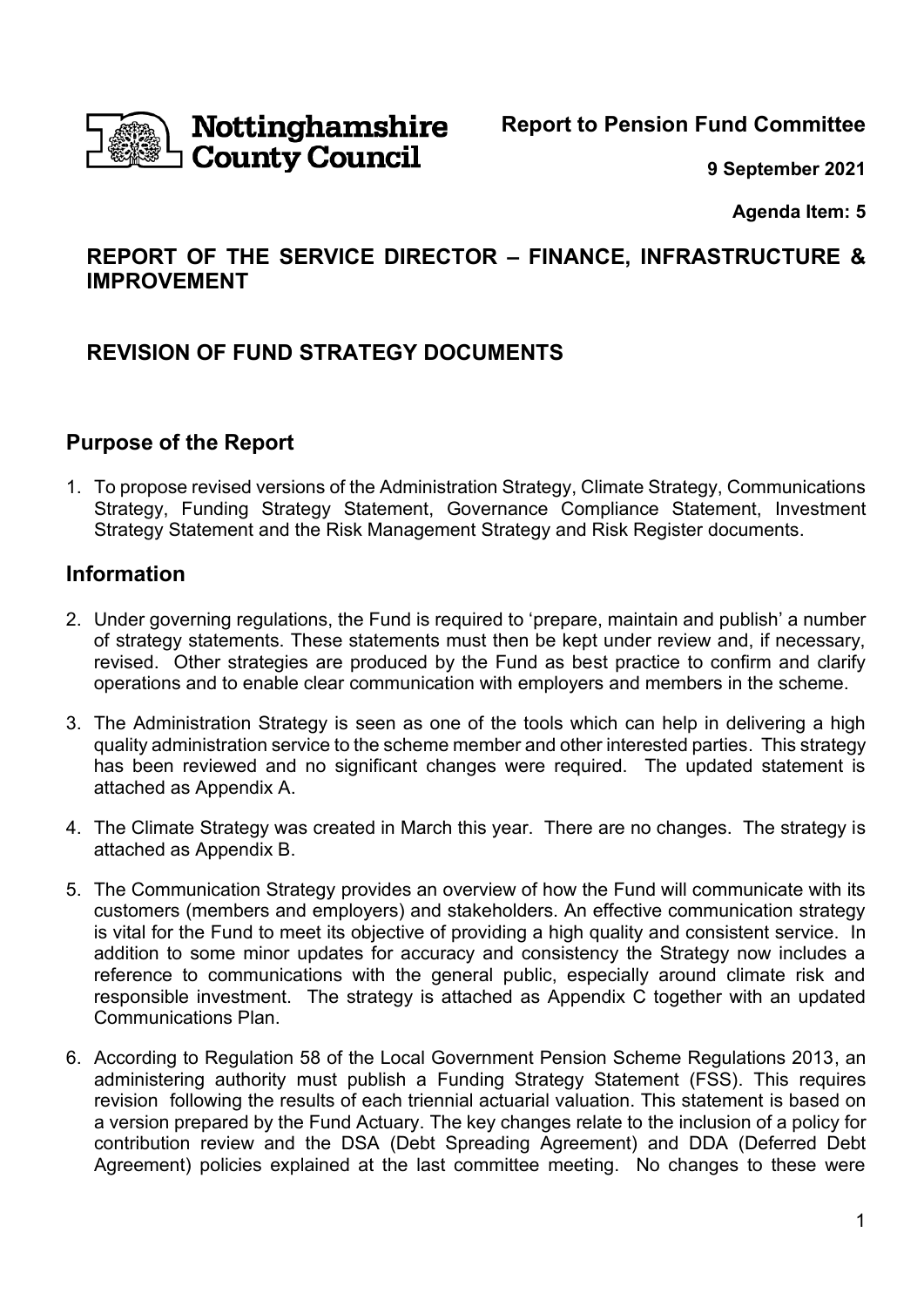required following the consultation process. The strategy is attached as Appendix D together with the new policies which are also unchanged since the previous committee meeting.

- 7. The Local Government Pension Scheme (Administration) Regulations 2013 require publication of a governance compliance statement. This statement has been reviewed and updated to explain how climate risks are governed as recommended in the Climate Risk Action Plan. The updated statement is attached as Appendix E.
- 8. The Local Government Pension Scheme (Management and Investment of Funds) Regulations 2016 (the "Investment Regulations") govern the management of the pension fund and the investment of fund money. According to Regulation 7 of the Investment Regulations an administering authority must formulate an investment strategy which must be in accordance with guidance issued from time to time by the Secretary of State. It must publish a statement of its investment strategy and must review and if necessary revise its investment strategy at least every 3 years.
- 9. The main update relates to the changes to asset allocation which were discussed at the January Working Party and approved at the March committee meeting and to the strategic benchmark, discussed at the August Working Party and brought to this committee meeting for approval. Also of note is the reference to our new Climate Strategy. The updated Investment Strategy Statement is attached as Appendix F.
- 10.It is considered best practice for the Fund to have a Risk Management Strategy and Risk Register and to review these on a regular basis. The documents last went to Committee in October 2020. No new risks have been added to the risk register, but the risk of LGPS Central incurring net costs or decreased investment returns has decreased slightly reflecting lower ancitipated cost growth and improved returns. The documents have been revised to reflect recent and planned work, including work done to manage climate risk as recommended in the Climate Risk Action Plan. The updated Risk Strategy and Risk Register are attached as Appendix G.

## **Other Options Considered**

11.It is a requirement that strategy statements are reviewed, so no other options were considered.

## **Reason/s for Recommendation/s**

12.The revised documents reflect the current governance of the Pension Fund and agreed amendments.

# **Statutory and Policy Implications**

13.This report has been compiled after consideration of implications in respect of crime and disorder, data protection and information governance, finance, human resources, human rights, the NHS Constitution (public health services), the public sector equality duty, safeguarding of children and adults at risk, service users, smarter working, sustainability and the environment and where such implications are material they are described below. Appropriate consultation has been undertaken and advice sought on these issues as required.

# **RECOMMENDATION/S**